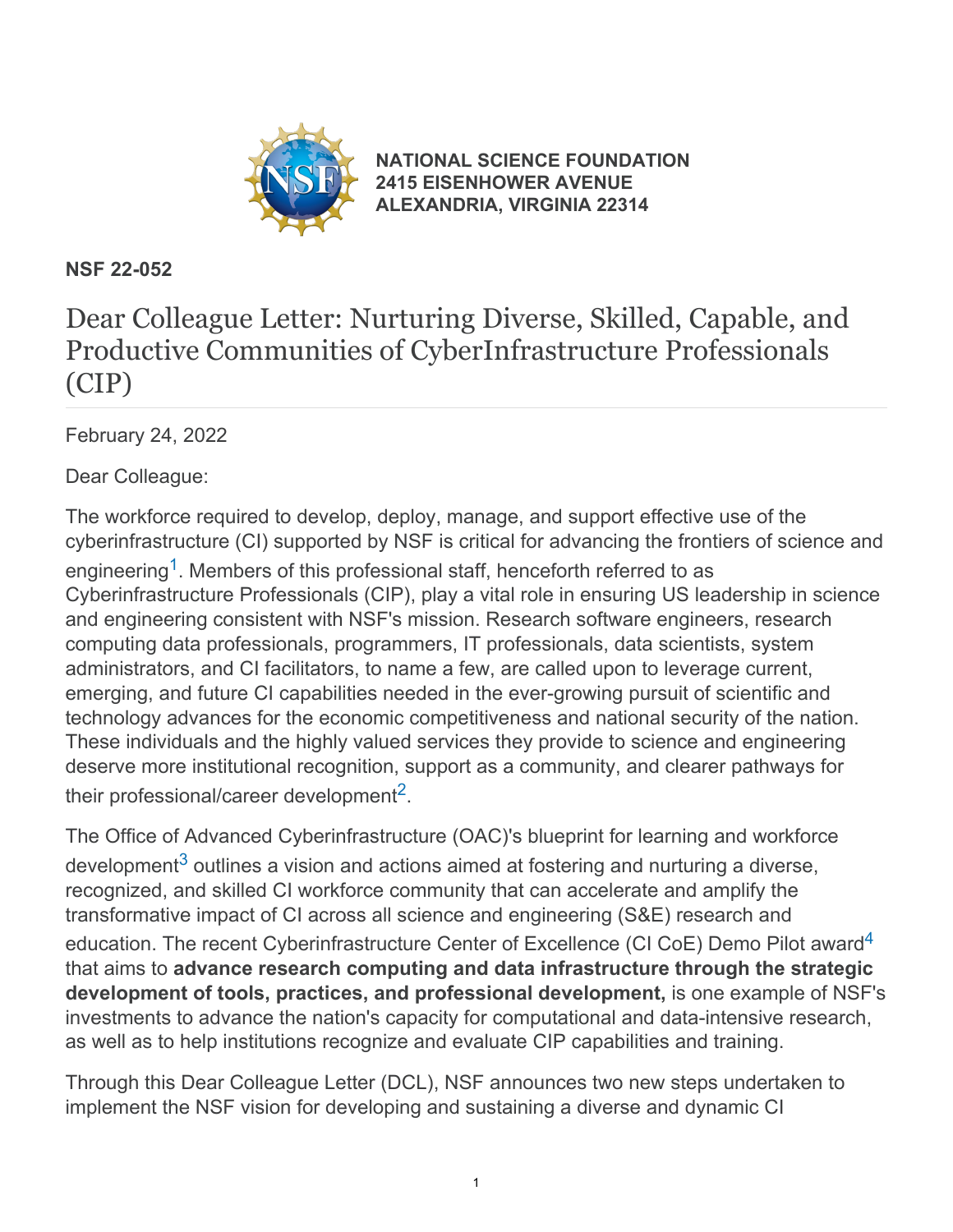## workforce<sup>[3](#page-3-2).</sup>

### **1. CI Professional Mentoring and Professional Development Plan**

*All* proposals submitted to the NSF [Cyberinfrastructure for Sustained Scientific Innovation](https://beta.nsf.gov/funding/opportunities/cyberinfrastructure-sustained-scientific-innovation-cssi) (CSSI) and [Training-based Workforce Development for Advanced Cyberinfrastructure](https://beta.nsf.gov/funding/opportunities/training-based-workforce-development-advanced-cyberinfrastructure) (CyberTraining) programs that request funding to support CI professionals are required to have a CI Professional Mentoring and/or Professional Development Plan. When applicable, the PI must upload a document titled "CI Professional Mentoring and/or Professional Development Plan" in the Supplementary Documentation section of Research.gov or Grants.gov. The document must describe the mentoring and/or professional development activities that will be provided for such individuals. The PI is asked to describe in no more than one page the planned activities that are targeted specifically for CI professionals supported by the project, regardless of whether they reside at the submitting institution, any subrecipient organization, or at any organization participating in a simultaneously submitted collaborative proposal.

The mentoring and professional development activities provided to CI professionals supported on the project will be evaluated under the Broader Impacts review criterion. Examples of mentoring and professional development activities include, but are not limited to: career envisioning and counseling; training in preparation of and opportunities to prepare grant proposals, publications, and presentations; guidance on finding opportunities and networks for professional training and career advancement: guidance on effectively collaborating with researchers and other professionals from diverse backgrounds and across multiple science and engineering disciplines; and providing information on, and training in, responsible professional practices.

The requirement for a CI Professional Mentoring and Professional Development Plan may be adopted by other relevant programs across NSF.

#### **2. Research Coordination Networks of CI Professionals (RCN:CIP)**

NSF envisions networks of connected and coordinated hubs that recognize and connect CI Professionals, support communications and training, share best practices, and foster mobility and synergies across projects and organizations. To establish community for all stakeholders of the CI workforce, NSF encourages proposals for Research Coordination Networks (RCN) to advance CI Professionals' careers through transformative and/or new approaches for fostering, nurturing, expanding, and sustaining such communities. The RCN: CIP projects are intended to:

- foster exchange and community development among CI Professionals;
- share experience on sustaining and retaining CI Professionals;
- raise the awareness and importance of CI Professionals in academia, and convey the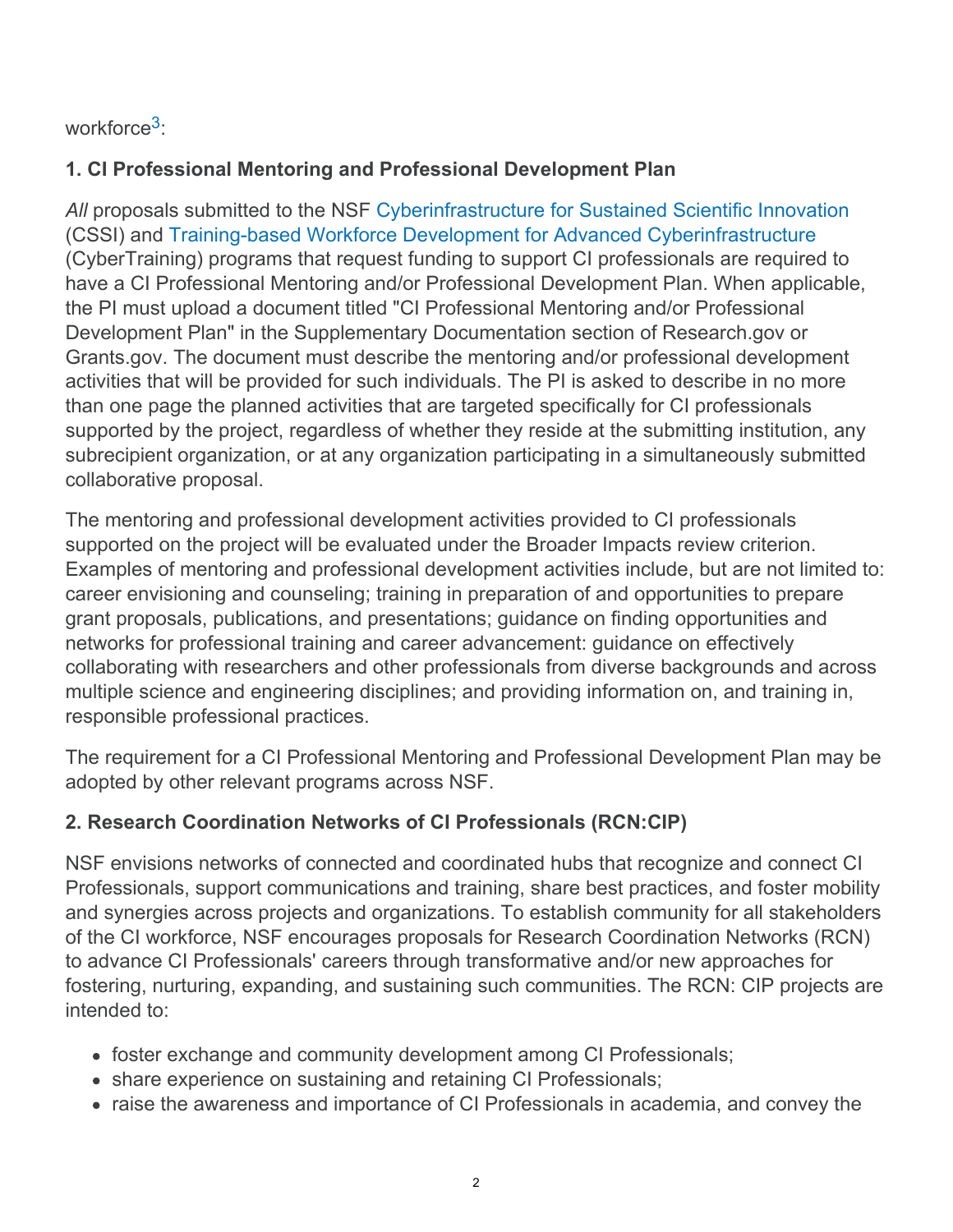information to academic leaders on their career development;

- communicate opportunities for, and importance of CI Professionals collaboration with research and engineering groups;
- advance best practices for diverse and inclusive recruitment and development of CI expertise at all levels as to ensure the effective utilization of the capabilities of individuals from a diverse set of underrepresented groups;
- explore mutually beneficial partnerships across the different stakeholders in academia, government, non-profits, and industry; and
- explore the establishment and sustainability of a network of hubs over the longer term, including governance and coordination among these hubs.

Interested investigators are encouraged to submit proposals in response to the "Research Coordination Networks: Fostering and Nurturing a Diverse Community of CI Professionals (RCN:CIP)" program solicitation, [NSF 22-558](https://www.nsf.gov/publications/pub_summ.jsp?ods_key=nsf22558). The proposal submission deadline is April 25, 2022.

Sincerely,

Joanne S. Tornow Assistant Director, Biological Sciences

Margaret Martonosi Assistant Director, Computer and Information Science and Engineering

Sylvia Butterfield Assistant Director (Acting), Education and Human Resources

Susan Margulies Assistant Director, Engineering

Alexandra R. Isern Assistant Director, Geosciences

Sean L. Jones Assistant Director, Mathematical and Physical Sciences

Kellina M. Craig-Henderson Assistant Director (Acting), Social, Behavioral, and Economic Sciences

Alicia Knoedler Office Head, Office of Integrative Activities

Kendra Sharp Office Head, Office of International Science and Engineering